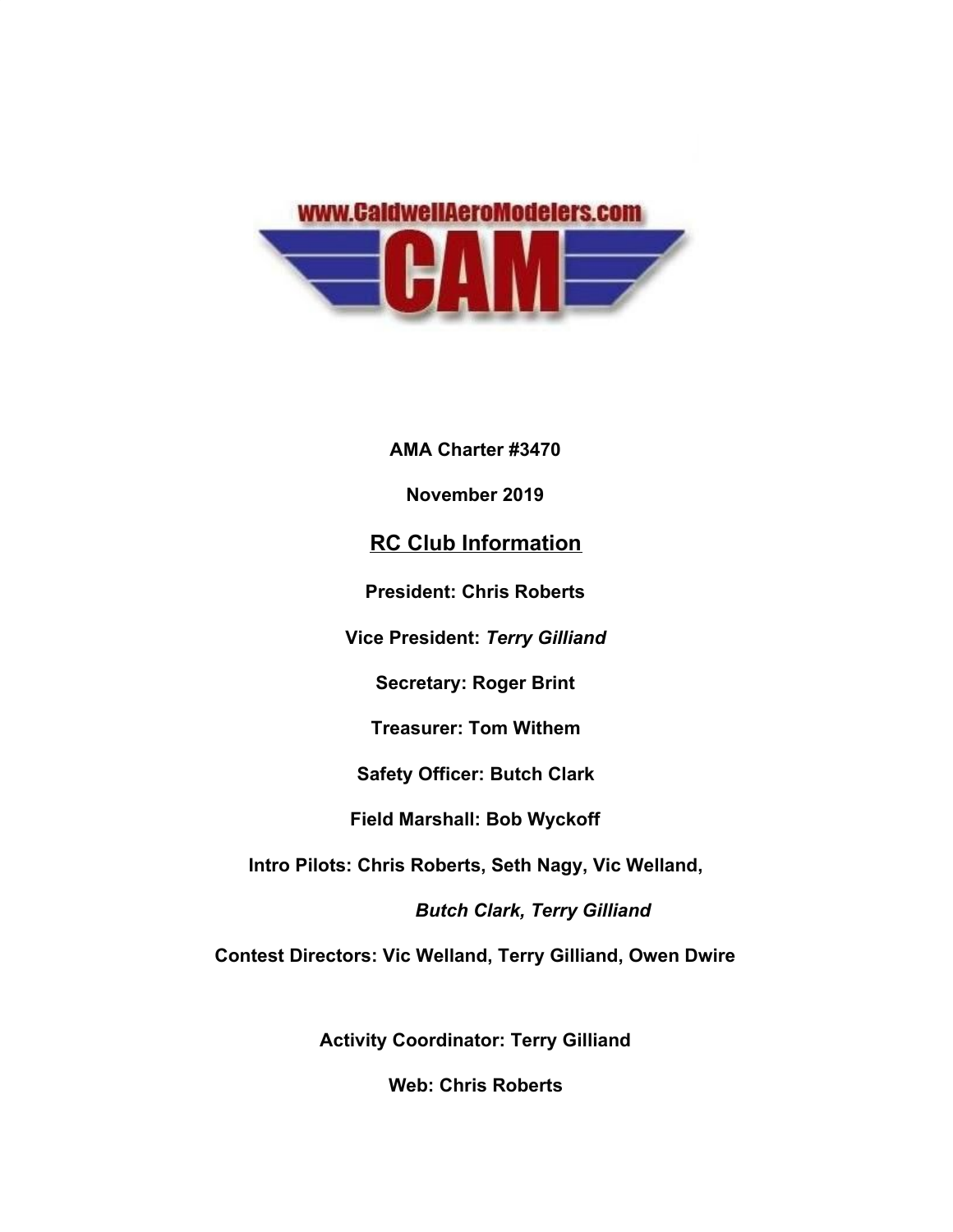# **Typical Meeting Agenda**

**Welcome**

**Approve Agenda**

**New member applications**

**Reports**

**Field Officer**

**Safety Officer**

**Intro Pilots report**

**Treasurer's report**

**Old Business**

**New Business**

**Auction / Show & Tell**

**Q & A**

# **November's Meeting Minutes**

**CAM November 2019 Meeting Notes:**

**Called to order at 7:00 pm**

 **October minutes approved**

**New Members: Jeff Quesenberry Guest: Jeff Quesenberry Field Report: It's in great shape**